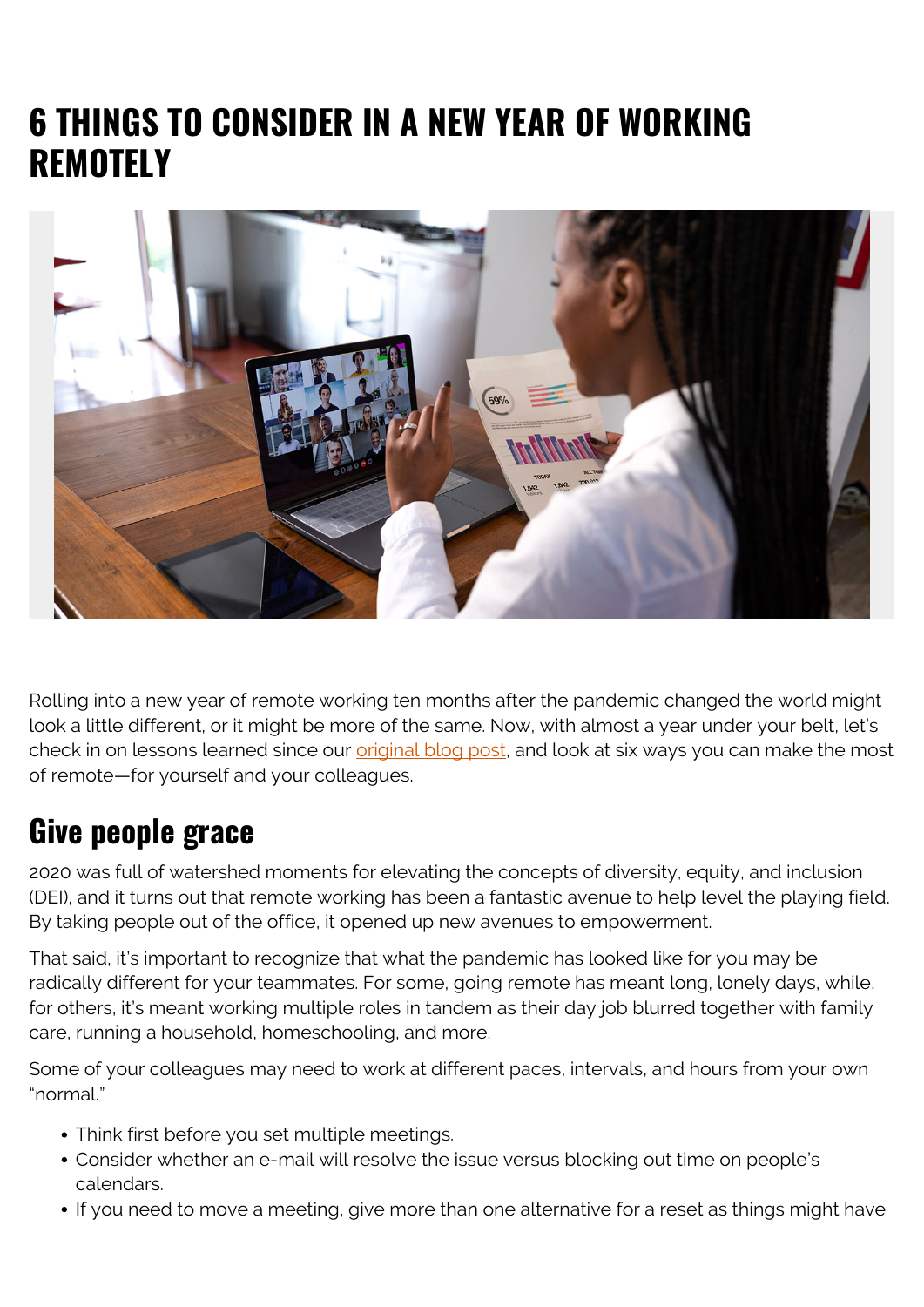already been moved around once to fit the first timeslot.

• If you're trying to catch someone via an instant messaging tool, query availability first before you barrel into a stream of questions or tasks.

#### **Lighten the mood**

Unless you had a crystal ball (and if so, let's talk lottery numbers), you probably didn't expect to still be working from home, and the novelty may have worn off ages ago, especially if you're on back-toback calls all day, every day. As you kick off a new year with your team, try a virtual [team building](https://medium.com/@futureofhiring/easy-virtual-remote-team-building-ideas-611c106e73f3) [event](https://medium.com/@futureofhiring/easy-virtual-remote-team-building-ideas-611c106e73f3) to reconnect and level set after the holidays, and check in with each other.

Does anyone need help or guidance? Did the holidays create an issue that's kept anyone from jumping right back into work, or that will require new scheduling accommodation? Give employees a safe space to relax, discuss challenges, and air grievances with a virtual "social" gathering—a Zoom happy hour, a silly pet or home show and tell, or a "game night" in the afternoon using your conferencing app's whiteboard for Pictionary.

### **Foster inclusive discussions**

Diversity is a fact and inclusion is an act. Now that everyone in your meetings has an equal seat—no more jockeying for a specific chair or place at the table—make sure that seat comes with a voice. Give everyone an opportunity to weigh in and don't be afraid to have a firm hand in redirecting the conversation if one participant tries to dominate it.

Be mindful of your language. Don't address a mixed group of attendees with one gender salutation that's a form of micro-aggression, i.e., using "guys" instead of inclusive words like "team" or "everyone." Create allyship when you're setting up discussions. If you want a quorum of diverse insights—and really, that should be a requirement for every meeting—take a last look at your invite list before you hit send. Is it representative of multiple groups? If it isn't, add people who can help facilitate a better conversation.

Click [here](https://blogs.bmc.com/wp-content/uploads/2021/02/Checklist-for-inclusive-meetings.pdf) for a handy checklist on fostering more diverse and inclusive engagements every time you host a virtual meeting.

## **Expand diverse hiring**

According to the [United Nations,](https://web.archive.org/web/20210111221945/https://www.un.org/development/desa/disabilities/resources/factsheet-on-persons-with-disabilities.html) 15 percent of the world's population are people with disabilities, yet in some countries, up to 80 percent of them are unemployed. And for those who do work, challenges still remain. A [2020 Accenture study](https://www.accenture.com/us-en/about/inclusion-diversity/persons-with-disabilities) found that **77 percent of employees** and **80 percent of leaders** with disabilities choose not to be transparent about their disability at work. Flexible arrangements such as remote working were cited as one path to creating better working environments.

Remote working creates opportunities for people with disabilities to find jobs that might have previously been unavailable to them based on location, or for which they may have been passed over due to bias and preconceived notions about the perceived ability to perform a particular role. Moving the interviewing and hiring process online through remote tools removes many of the visual cues that might shift an interviewer away from a candidate, and for the interviewee, it can eliminate the stressors of physically getting to an interview. Both sides can hopefully be present and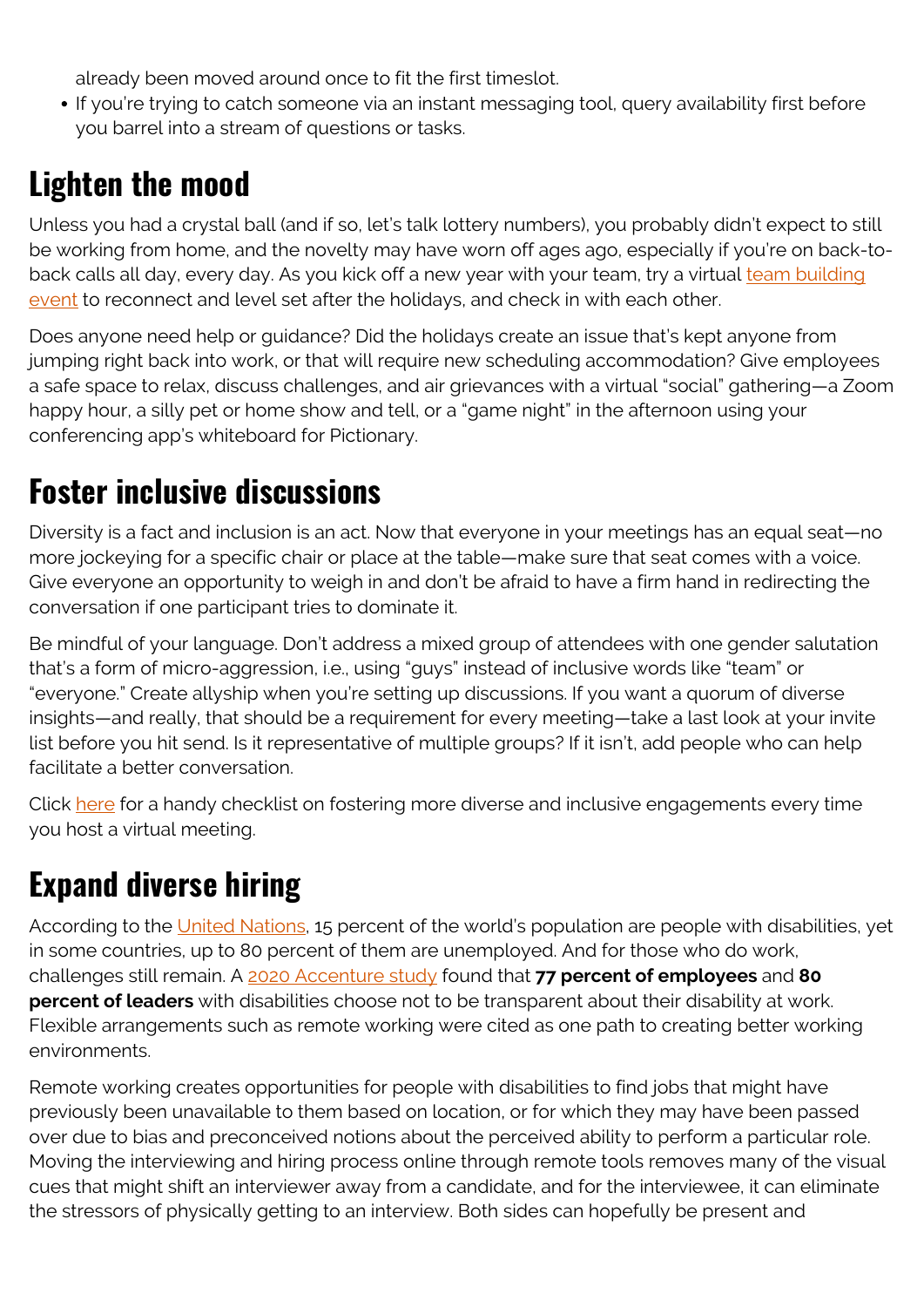authentic—and evaluate each other based on their best selves.

### **Set the stage**

Now, back to you for a minute. If you're still using the tweener set up from when you thought you wouldn't be remote for long, this is a great time to go ahead and trick out your space with exactly what you need. Start with a great chair. Unless the straight back you borrowed from the dining table is actually really comfortable for you, invest in a quality chair that won't leave you debilitated at the end of the day.

The same goes for the workspace itself. How's your desk height? How's your lighting? Do you need another lamp, or to move your desk to the other wall so your screen isn't in direct sunlight for half of the day? Is your PC running like it should? If not, make time to apply all those patches and updates you keep postponing, empty your recycle bin, and uninstall any memory hog apps you never actually use.

If you're living your life on Zoom and Teams calls, test your tech—check your camera settings so you can see what your colleagues see behind you. Test your microphone and headset to confirm you can hear and be heard, and if you're using a wireless headset, make a habit of charging it at the end of the day so it's ready to go at the start of the next one.

### **Take care of your mind and body**

Everybody has adapted—or not—to the events of the last year in their own way, but if you need help, don't be afraid to ask for it. If your company has an outreach program for mental and emotional health assistance, take advantage of it. If you're hesitant to go see a doctor in the middle of COVID times, explore virtual options. Don't wing it.

If you're doing OK, but are looking for ways to do and feel better, there are many online tools out there to help you relax, recharge, and focus.

Virgin Pulse has compiled a handy selection of [easy work-at-home exercises](https://community.virginpulse.com/work-from-home-exercises-to-keep-employees-active-and-healthy?utm_campaign=CAM-2020-03-Work-from-Home-Exercise-Videos&utm_content=14972730) you can do anytime during the day, and the **YMCA** has a range of free, short exercise, yoga, and meditation videos. Our [guidance](https://blogs.bmc.com/blogs/remote-working/) from the spring still holds, too—a few times a day, push back from your desk, put down the phone, and walk around. Block time in your calendar to take your kids or your pets for a short walk to clear your head and stretch your bones.

Try out an app like [Calm](https://www.linkedin.com/company/calm-com/) to learn about meditation and mindfulness and get tips on stress management.

If you're one of the masters of time who's actually made more room in your day while remote, or you're itching to try something new, take a class—[Coursera](https://www.coursera.org/), [LinkedIn](https://www.linkedin.com/learning/subscription/topics), and [Google](https://growonair.withgoogle.com/) have plenty of upskilling options, and some are free.

If you're still grieving that cancelled vacation, *The New York Times* has [52 places](https://www.nytimes.com/2020/04/14/travel/52-places-to-go-virtual-travel.html) you can visit virtually and [Smithsonian Journeys](https://www.smithsonianjourneys.org/journeysfromhome/) can take you around the world from your laptop.

We're pretty clearly past calling this the "new normal." This normal is here to stay. Digital transformation, along with the accompanying evolution of businesses to becoming a future-state [Autonomous Digital Enterprise](https://blogs.bmc.com/ade), is accelerating, and the human workforce—that's us—is part of that evolution. Our way of working, and how we work together, continues to adapt and change, and